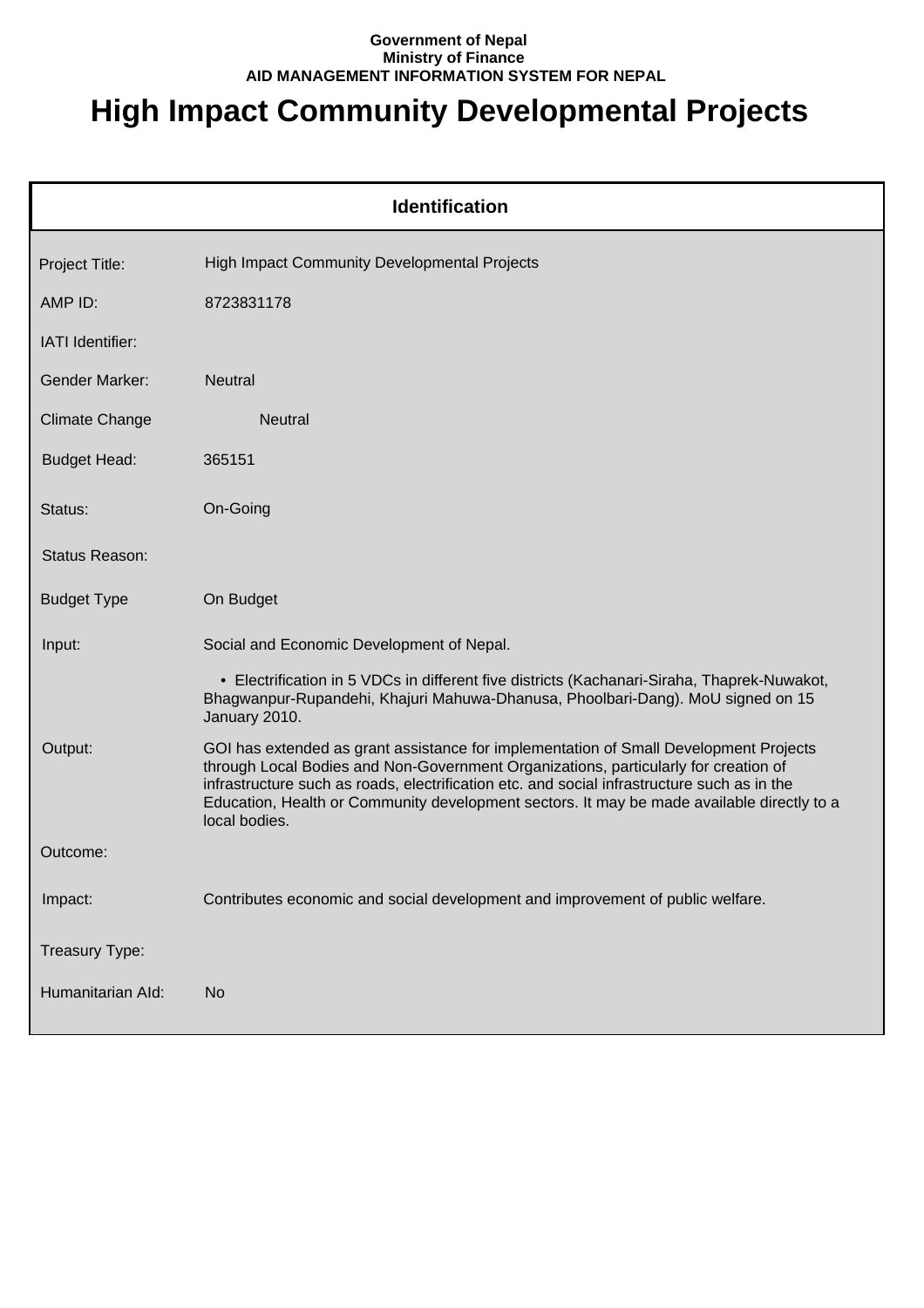| Location     |            |
|--------------|------------|
| Location     | Percentage |
| <b>NEPAL</b> | 100.0%     |

| <b>National Plan</b>                                                                                                           |            |  |
|--------------------------------------------------------------------------------------------------------------------------------|------------|--|
| Program                                                                                                                        | Percentage |  |
| [Decentralization, Self Governance and Local Development ] [Social Development Policy ] [<br>National Development Plan (NDP) ] | 100.0%     |  |

| <b>Sector</b>                                   |            |
|-------------------------------------------------|------------|
| Sector                                          | Percentage |
| Nepal Sector Classification LOCAL DEVELOPMENT 0 | 100.0%     |

| <b>Implementing/Executing Agency</b>                      |        |  |
|-----------------------------------------------------------|--------|--|
| Donor                                                     |        |  |
| India                                                     | 0.0%   |  |
| <b>Responsible Organization</b>                           |        |  |
| Ministry of Federal Affairs and Local Development         | 100.0% |  |
| <b>Executing Agency</b>                                   |        |  |
| Ministry of Finance                                       | 100.0% |  |
| <b>Implementing Agency</b>                                |        |  |
| Ministry of Federal Affairs and Local Development         | 25.0%  |  |
| Department of Road                                        | 25.0%  |  |
| Department of Urban Development and Building Construction | 25.0%  |  |
| <b>Nepal Electricity Authority</b>                        | 25.0%  |  |

| <b>Funding</b>             |      |
|----------------------------|------|
| <b>UNDISBURSED BALANCE</b> | null |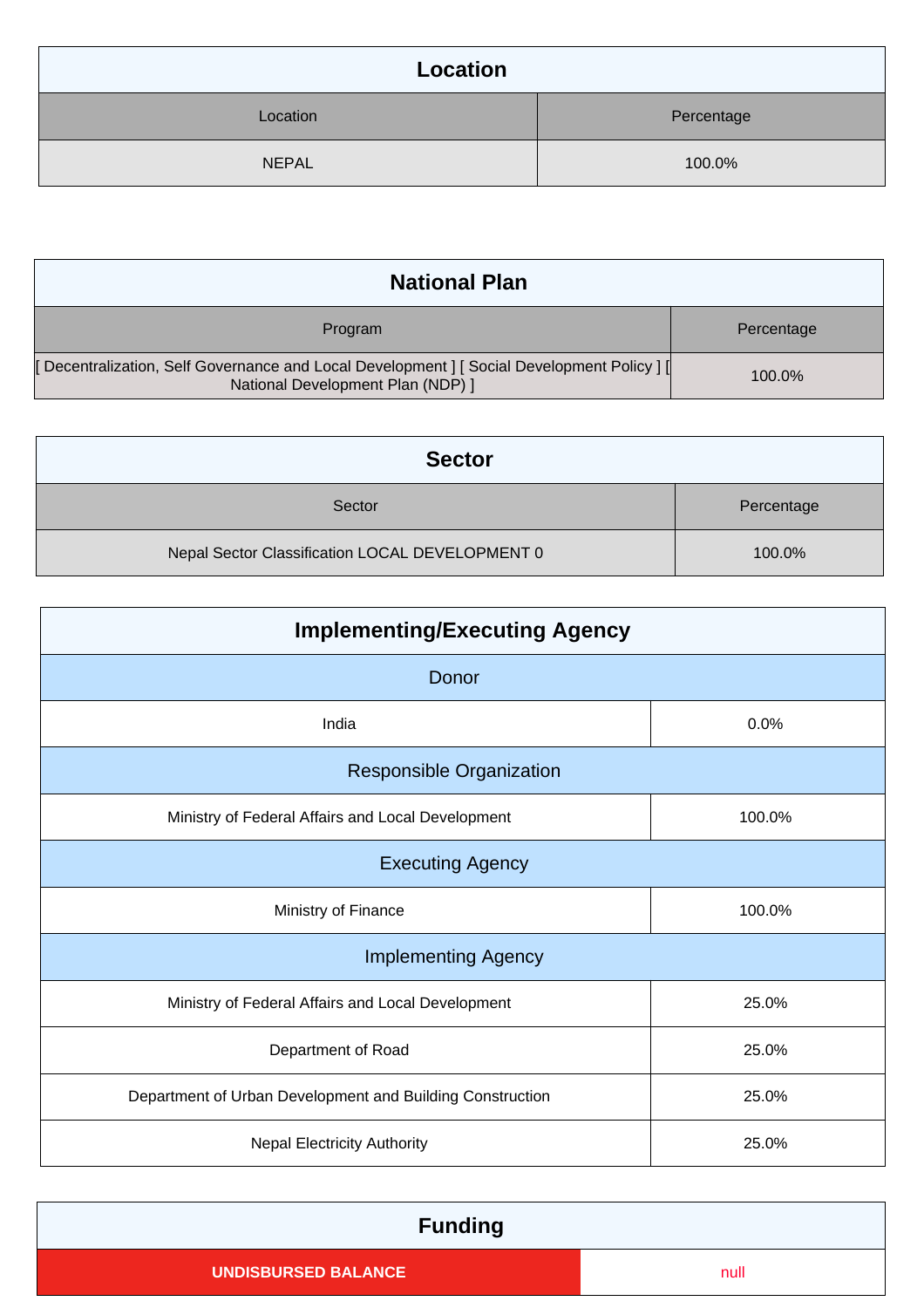| Transaction<br>Date        | Type of<br>Assistance | Mode of<br>Payment    | Post Earthquake<br>Assistance | Commitment  | Disbursement |
|----------------------------|-----------------------|-----------------------|-------------------------------|-------------|--------------|
|                            |                       |                       | India                         |             |              |
|                            |                       |                       | <b>Actual</b>                 |             |              |
| 9/19/2008                  | <b>Grant Aid</b>      | <b>Direct Payment</b> |                               | 68,823,125  | 10           |
| 7/16/2014                  | <b>Grant Aid</b>      | <b>Direct Payment</b> |                               | 5,133,470   | 10           |
| 7/14/2016                  | <b>Grant Aid</b>      | <b>Direct Payment</b> |                               | 10          | 48,448       |
| 7/16/2010                  | <b>Grant Aid</b>      | <b>Direct Payment</b> |                               | 18,366,801  | 10           |
| 7/15/2011                  | <b>Grant Aid</b>      | <b>Direct Payment</b> |                               | 10          | 12,863,815   |
| 7/16/2011                  | <b>Grant Aid</b>      | <b>Direct Payment</b> |                               | 19,625,985  | 10           |
| 7/15/2012                  | <b>Grant Aid</b>      | <b>Direct Payment</b> |                               | 10          | 6,447,186    |
| 7/15/2013                  | <b>Grant Aid</b>      | <b>Direct Payment</b> |                               | 10          | 9,740,260    |
| 7/15/2014                  | <b>Grant Aid</b>      | <b>Direct Payment</b> |                               | 10          | 34,766,450   |
| 7/13/2009                  | <b>Grant Aid</b>      | <b>Direct Payment</b> |                               | 29,823,354  | Ю            |
| 6/30/2019                  | <b>Grant Aid</b>      | <b>Direct Payment</b> |                               | 10          | 417,526      |
| 11/6/2014                  | Grant Aid             | <b>Direct Payment</b> |                               | 104, 208    | Ю            |
| 7/15/2015                  | <b>Grant Aid</b>      | <b>Direct Payment</b> |                               | 0           | 6,611,054    |
| 7/15/2016                  | <b>Grant Aid</b>      | <b>Direct Payment</b> |                               | 0           | 4,465,099    |
|                            |                       | <b>Total</b>          |                               | 141,876,939 | 75,359,834   |
|                            |                       | Total (India)         |                               | 141,876,939 | 75,359,834   |
| <b>UNDISBURSED BALANCE</b> |                       |                       |                               | 66,517,105  |              |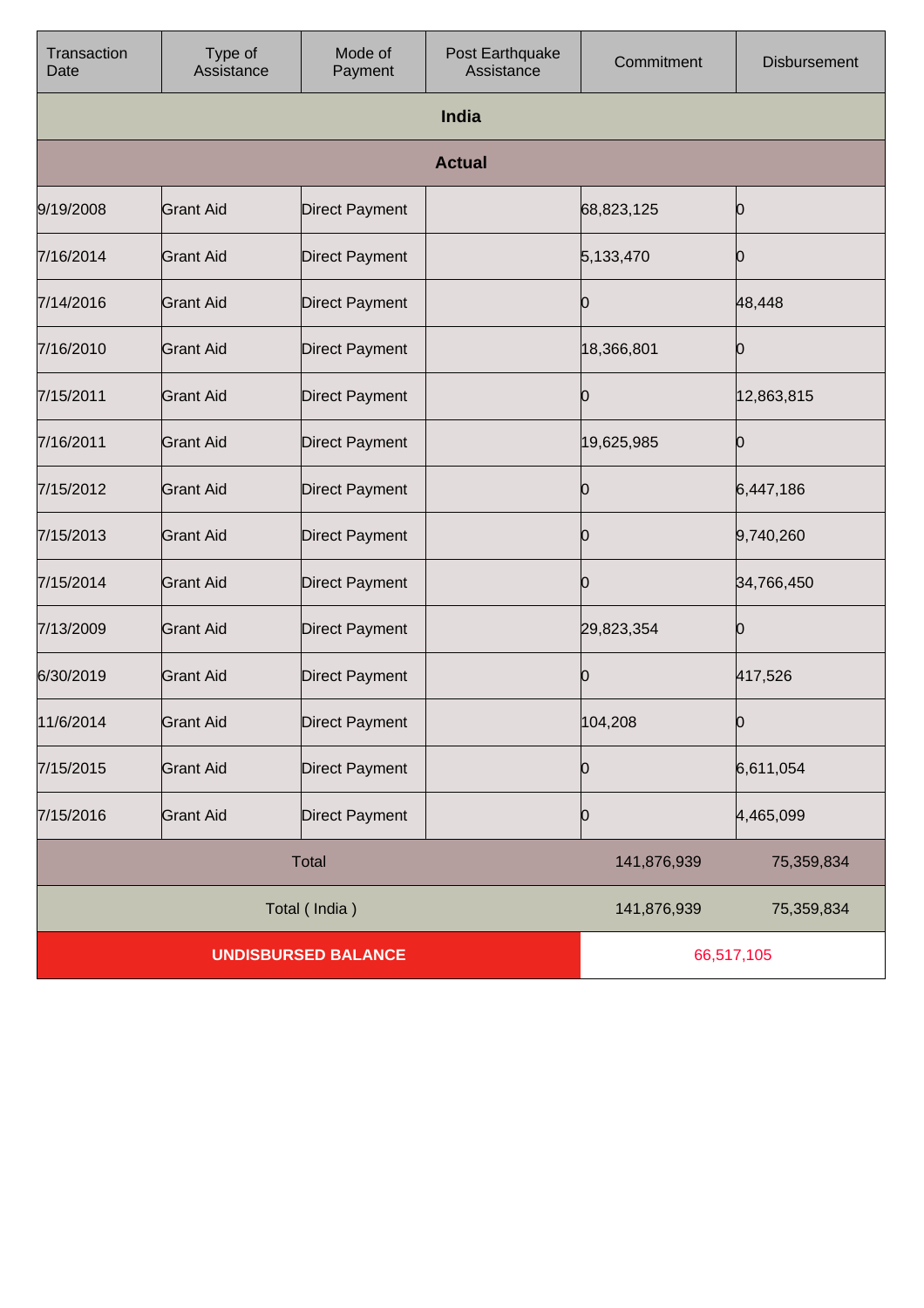## **Progress Achieved**

Progress Achieved:

Key Problems:

Steps Taken to Solve Problems:

| <b>Funding Information</b>        |             |  |
|-----------------------------------|-------------|--|
| <b>Total Actual Commitment</b>    | 141,876,942 |  |
| <b>Total Planned Commitment</b>   | $\mathbf 0$ |  |
| <b>Total Actual Disbursement</b>  | 75,359,837  |  |
| <b>Total Planned Disbursement</b> | $\mathbf 0$ |  |
|                                   |             |  |